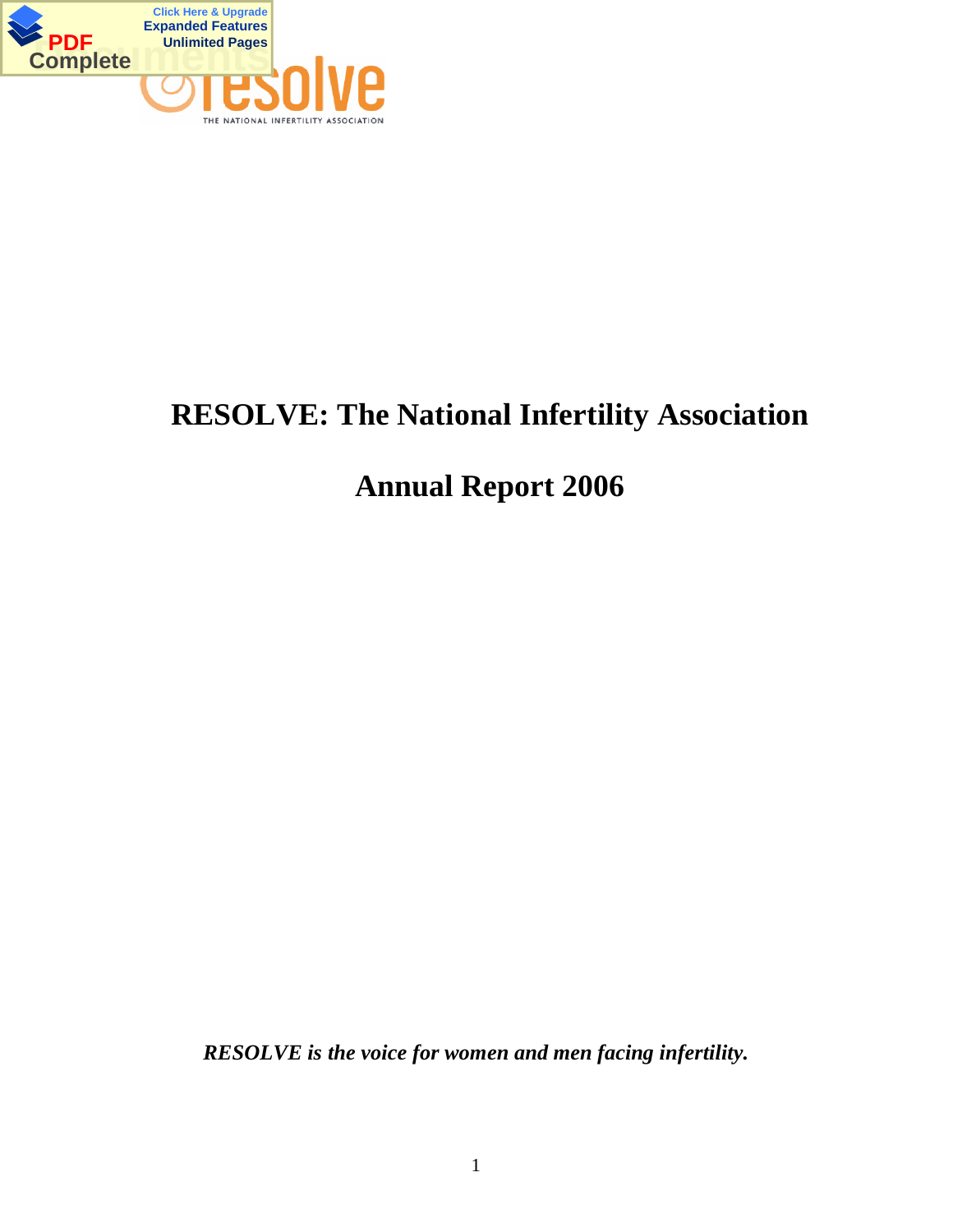

# **TABLE OF CONTENTS**

| Appendix |  |
|----------|--|
|          |  |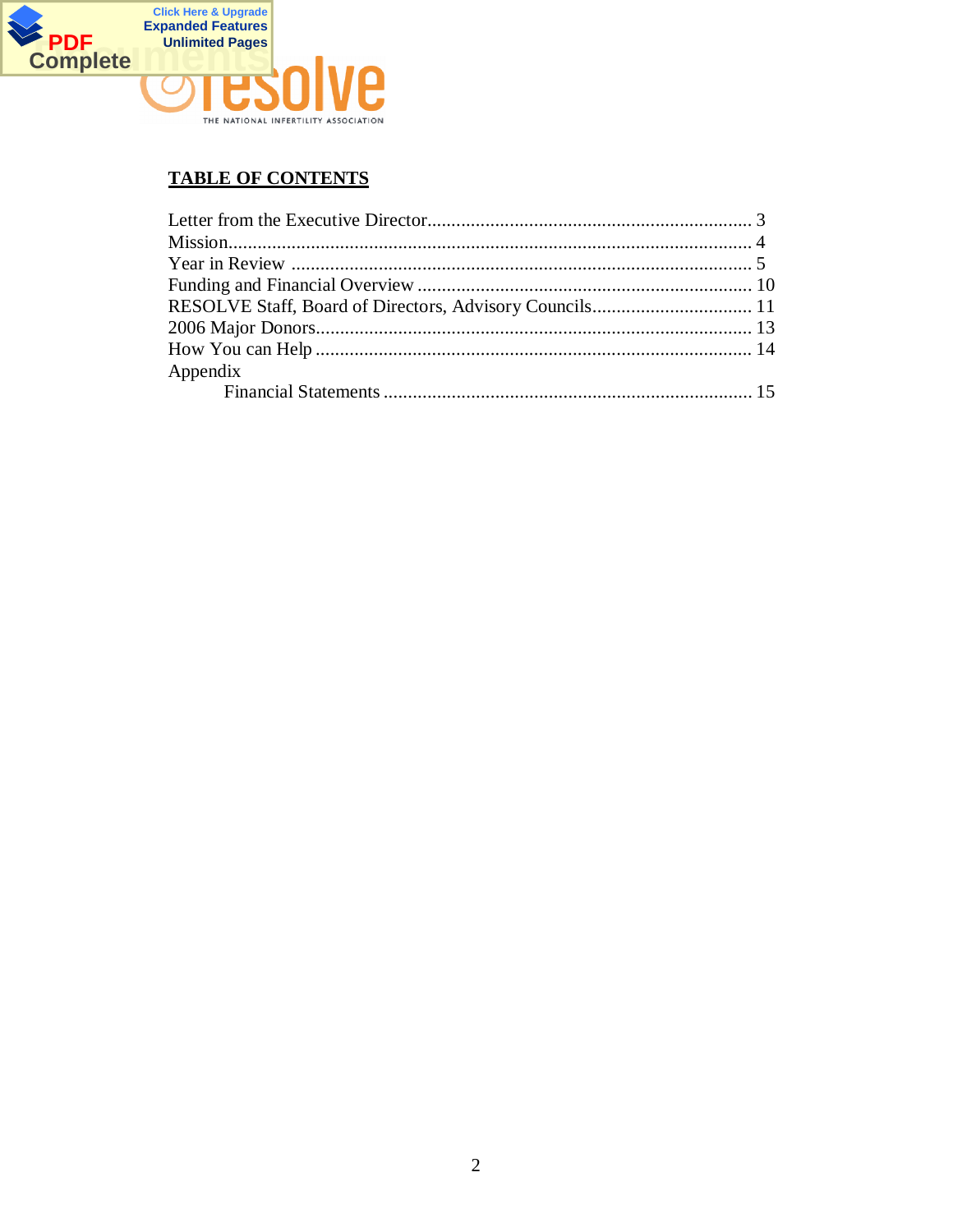

# **LETTER FROM THE EXECUTIVE DIRECTOR**

RESOLVE: The National Infertility Association provides support and information to women and men in crisis. For many, the diagnosis of infertility is a major life event that affects every facet of our lives—health, relationships, emotional well being, finances and faith. People dealing with a life crisis have a right to the most comprehensive, trusted and objective support and information available. This is the core of what we do at RESOLVE—from new volunteers, seasoned professionals, staff people to supporters we help people get through the life crisis of infertility.

In 2006, we accomplished much that will have lasting and dramatic effects on RESOLVE's future. Through the monumental effort of a group of dedicated volunteers, RESOLVE transformed its disparate chapter structure to a strong regional model built on one foundation. RESOLVE commissioned a ground breaking survey of employers to gauge their attitudes and experiences regarding insurance coverage for the treatment of infertility. RESOLVE gathered close to 100 grassroots volunteers in Washington, DC, to advocate for issues important to us. And resolve.org became the most trusted source on the Internet for information on all aspects of the infertility journey and the road to resolution.

To say that RESOLVE could not have accomplished it all without the involvement of volunteers is an understatement. From the expert leadership of our volunteer Board of Directors to the volunteers who put mailing labels on educational event fliers, to the hundreds of other volunteers around the country—that is why RESOLVE exists today. I thank our volunteers for giving their time and talents to RESOLVE. Together we are truly making a difference!

Warm regards,

*Barbara Collura*

Executive Director January 2008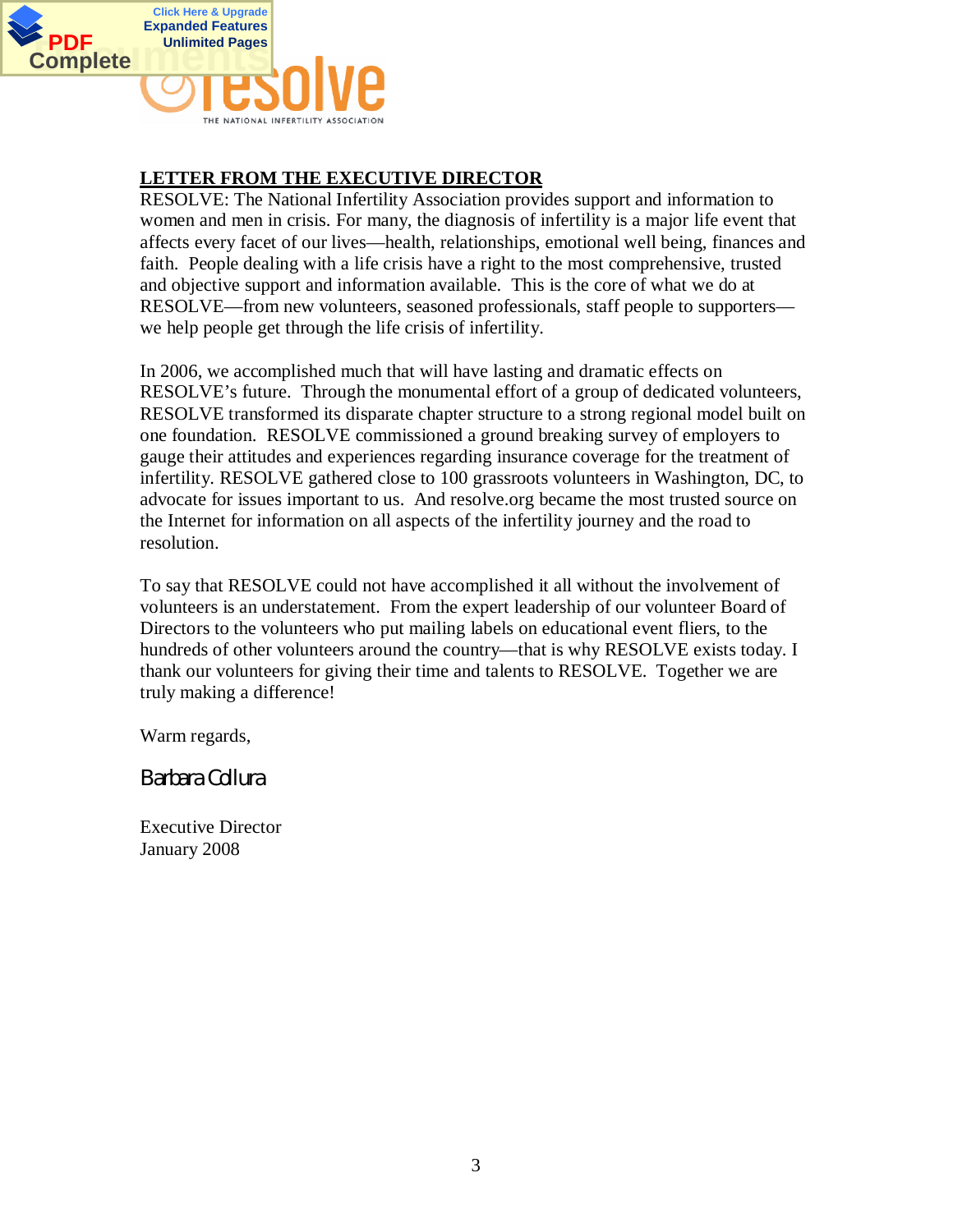

## **MISSION**

*The mission of RESOLVE is to provide timely, compassionate support and information to people who are experiencing infertility and to increase understanding of infertility issues through education, public awareness and advocacy.*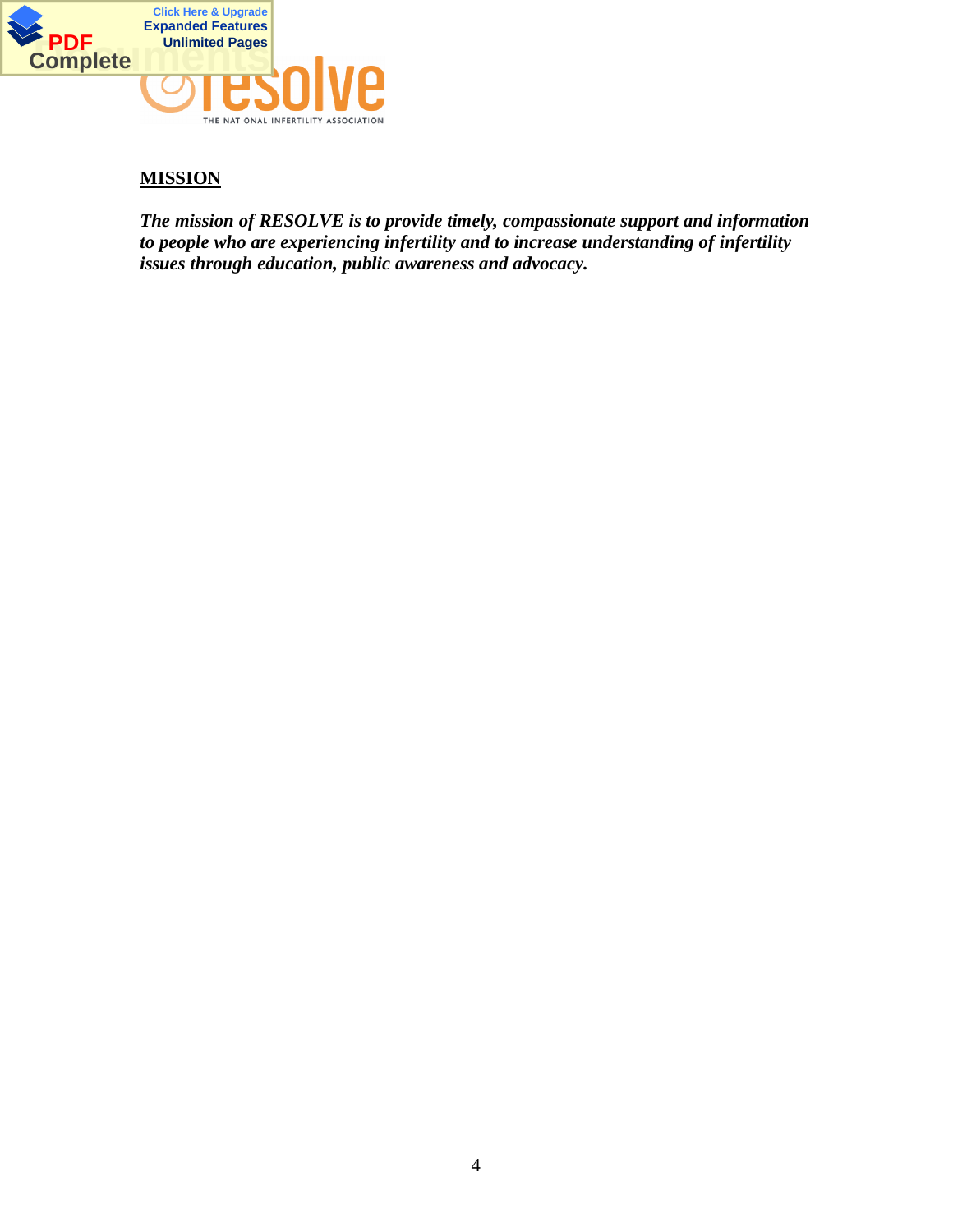

# **YEAR IN REVIEW**

## **SUPPORT GROUPS**

In 1974, five women struggling with infertility gathered around Barbara Eck Menning's kitchen table in Belmont, MA, forming an informal support group. Eck Menning went on to found RESOLVE: The National Infertility Association, and today, RESOLVE volunteers host 127 support groups in 116 cities and 21 states.

RESOLVE support groups help women and men feel less isolated, empower them with knowledge and validate the emotional response to the life crisis of infertility. The RESOLVE groups take two forms: peer-led or professionally-led. Peer-led support groups are hosted by RESOLVE volunteers and are comprised of a varying number of people. A peer-led support group may focus on a single topic, such as adoption, or address "general infertility," and may be for women or men only or for couples.

Professionally-led support groups, run by a mental health professional, are often composed of 8 to 10 individuals or 4 to 5 couples. Sessions are scheduled weekly for 10 to 12 weeks.

Recent research on the kind of infertility support groups offered by RESOLVE indicates that participants experienced increased pregnancy rates compared to women who did not attend a fertility support group.

## **EDUCATIONAL EVENTS**

Today RESOLVE has active chapters or affiliates in 33 states. Its local presence makes RESOLVE unique, and enables the organization to provide educational events that empower women and men with information to make educated decisions to resolve their infertility. RESOLVE events would not take place without the tireless commitment of its volunteers, who secure meeting space, plan the events, work with the medical and mental health professionals who provide content and speak at the events, and engage the infertility community so that they attend these often life-altering events.

Michael Carter, co-author of *Sweet Grapes: How to Stop Being Infertile and Start Living Again* (Perspectives Press, 1998) said, "The first RESOLVE symposium we attended was a turning point in our lives. … We had been trying to have a child for three years and faced one frustration after another. … [That] symposium helped us in several ways. It showed us that we were not alone. It gave us permission to take control of our infertility, rather than leave it in the hands of doctors or to chance …"

More than 800 people attended RESOLVE educational events in 2006: including an Annual Family Building Symposium, Road to Resolution Conference, and symposiums on adoption, treatment and resolution.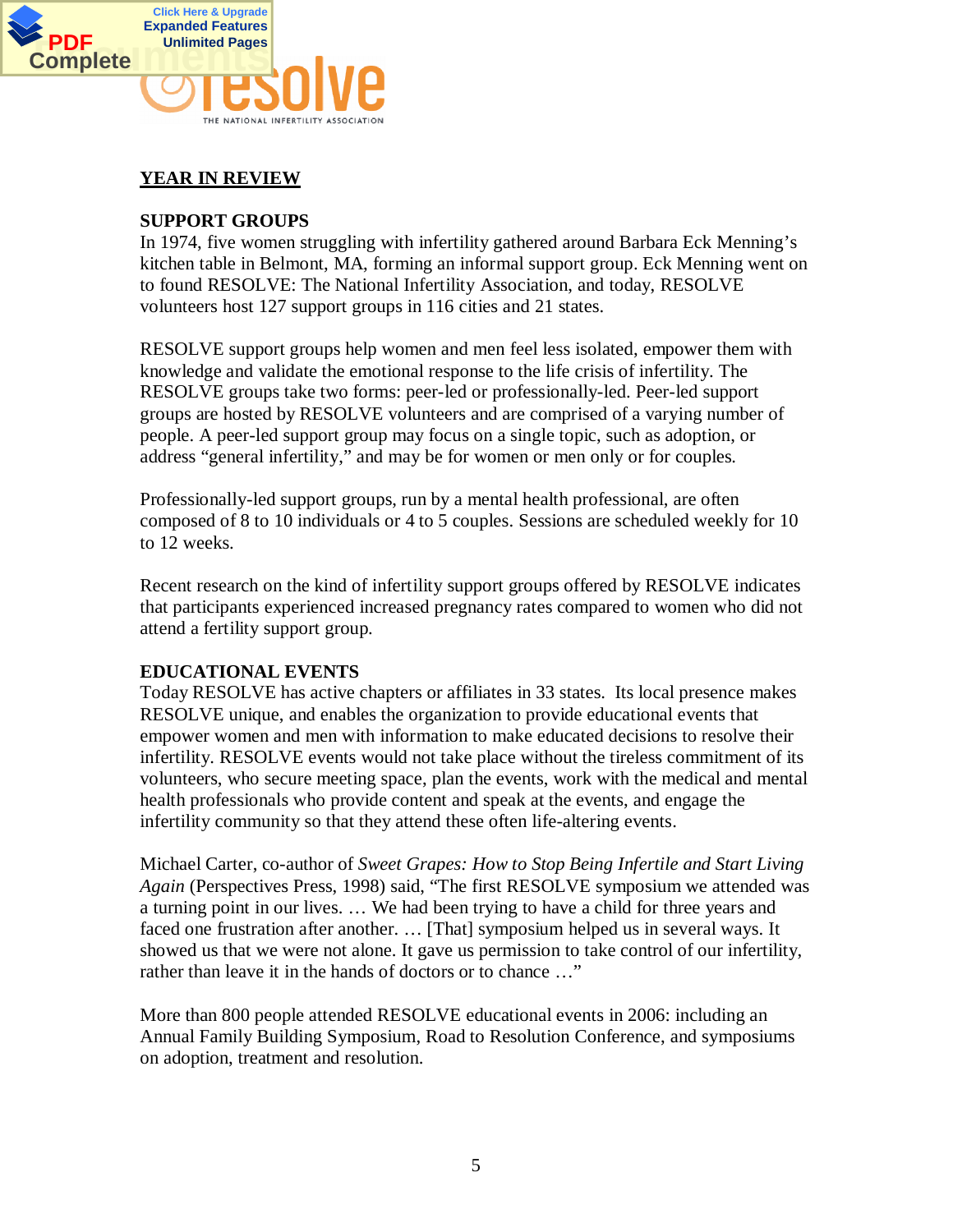

## **RESOLVE.ORG**

- **500,000** website unique visitors annually
- **20,000** posts on our bulletin boards annually
- **16 million** page hits
- **7.2 million** page views
- **500,000** unique visitors
- **20,000** posts on the bulletin boards

In 2006, we re-launched resolve.org to reinforce our mission of support, education and advocacy, emphasizing this through the website's main sections: Learn, Cope and Take Action. Resolve.org offers content that aids women and men along the infertility journey; most importantly it provides resources to help them find the resolution to their infertility that is right for them.

- Learn. Information on all aspects of infertility and the family building journey, including treatment options, third-party reproduction, adoption and childfree living.
- **Cope.** Content to help manage the stress of infertility and cope with the emotional aspects, as well as information on RESOLVE's support groups and services.
- **Take Action.** Current information on federal and state legislation and how to contact legislators and request their support.
- **Bulletin Boards.** The RESOLVE bulletin boards are some of the highesttrafficked pages on our website. In 2006 we expanded the topic areas to enable more and more people to join a community that would meet their needs. Bulletin Boards now include: Getting Started, Adoption, IVF and High-tech Procedures, Third-party Reproduction, Pregnancy After Infertility, Parenting After Treatment or Adoption, Male Perspective, Secondary Infertility, Pregnancy Loss and High FSH.
- Local RESOLVE Info. Connect to regional websites to learn about RESOLVE services in communities in the U.S.
- **Events calendar.** A listing of RESOLVE's highly-regarded and well-attended events and support groups across the country.

## **PUBLICATIONS**

*Family Building*, RESOLVE's signature publication, provides RESOLVE members and subscribers with important information about aspects of infertility, adoption and childfree living, including medical, emotional and legislative issues. *Family Building* is published quarterly with a circulation of 15,000 per issue.

*Resolve for the journey and beyond*, RESOLVE's regional newsletter, was launched in 2006. This publication, currently published in 4 regions covering 18 states, provides RESOLVE members with information on infertility and resolution—adoption, medical treatment, childfree living, third party reproduction options—as well as information on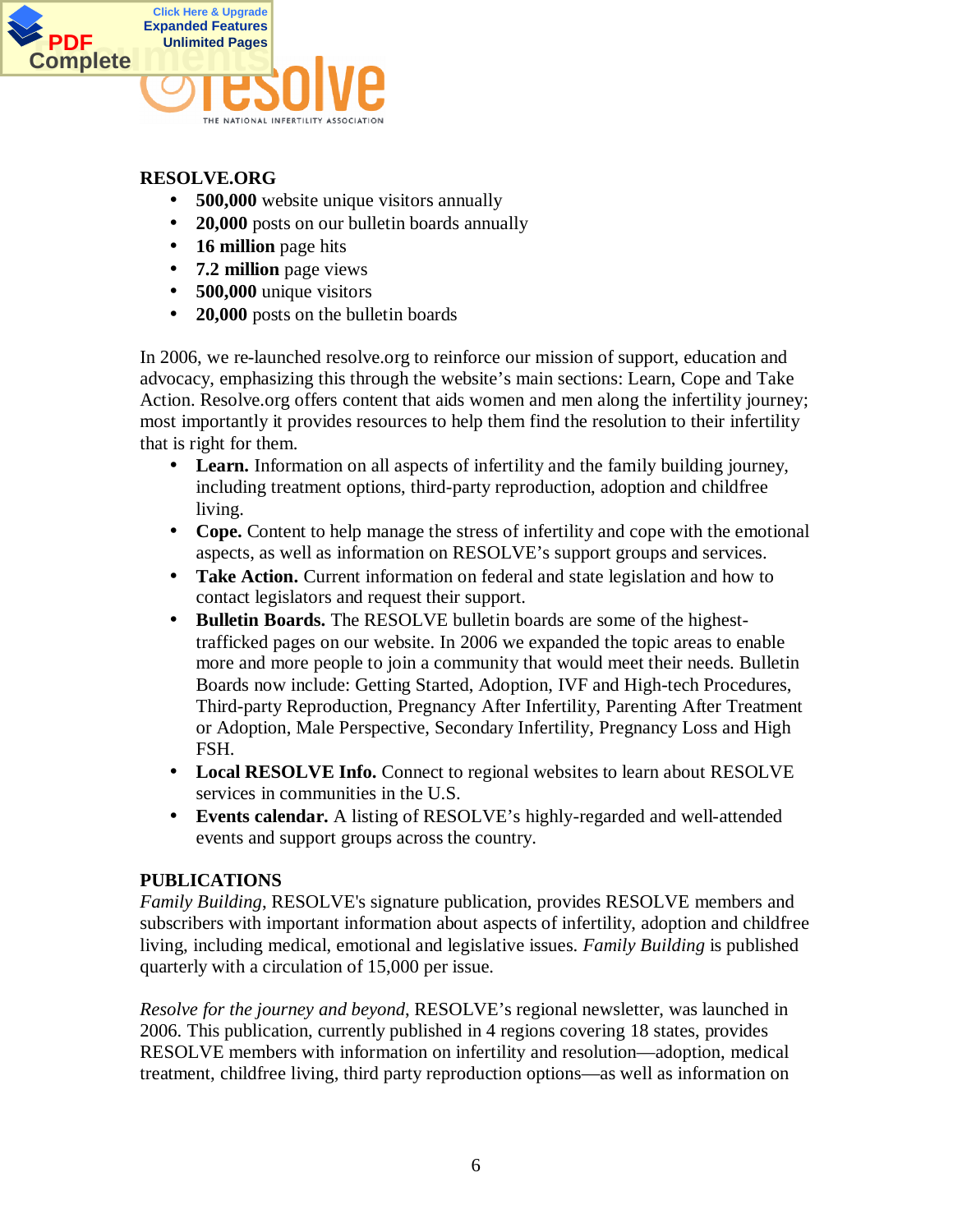

local events and support services. Regional editions of newsletter have annual circulation of **7**0,000.

# **REGIONALIZATION**

As part of the nationwide restructuring of the RESOLVE chapter network, in January, 2006, RESOLVE launched its first four regions. A fifth region was added in July 2006. Approved by RESOLVE's Board of Directors in December 2004, the regionalization consolidates RESOLVE activity under a regional model with one staff person and strong volunteer involvement at the local level to deliver a coordinated effort of education, support and outreach within a region. The main advantages of adopting a regional model versus our former chapter approach are as follows:

- One nationwide organization that is more powerful, can reach more people, and has greater recognition
- Underserved areas of the country will now be served
- Economies of scale including better use of limited resources (volunteer time and money)

In total, RESOLVE plans to form ten regions across the U.S. The five regions formed in 2006 include:

- **The Great Lakes Region**, serving Illinois, Indiana, Kentucky, Michigan, Ohio, Western Pennsylvania, and Wisconsin.
- **The Midwest Region**, serving Iowa, Kansas, Minnesota, Missouri, Nebraska, North Dakota, and South Dakota
- **The Mid-Atlantic Region**, serving Delaware, District of Columbia, Maryland, Virginia and West Virginia.
- **The Northeast Region**, serving Fairfield County, Connecticut, New Jersey, New York, and Eastern Pennsylvania
- **The Southwest Region**, serving Arizona, Southern California and Nevada

RESOLVE held its National Chapter Leadership Conference March 31-April 1, 2006 in Arlington, VA. More than 50 volunteer leaders from across the country attended the twoday conference to learn from their peers and RESOLVE staff. Conference highlights included a Keynote Address by Mark Levine, CAE, CSP, who spoke on "Volunteerism!" Mr. Levine is a noted author and speaker on membership and volunteer management in non-profit organizations. RESOLVE also held its Volunteer Appreciation Luncheon where volunteers from each region and existing chapter were recognized for their outstanding service to RESOLVE and its mission.

## **ADVOCACY AND PUBLIC POLICY**

RESOLVE held a highly successful federal Advocacy Day in Washington, DC, on March 30, 2006. Over 90 grassroots advocates from 21 states attended over 150 congressional appointments advocating for insurance coverage for the diagnosis and treatment of infertility, repeal of the adoption tax credit sunset provision, and increased funding for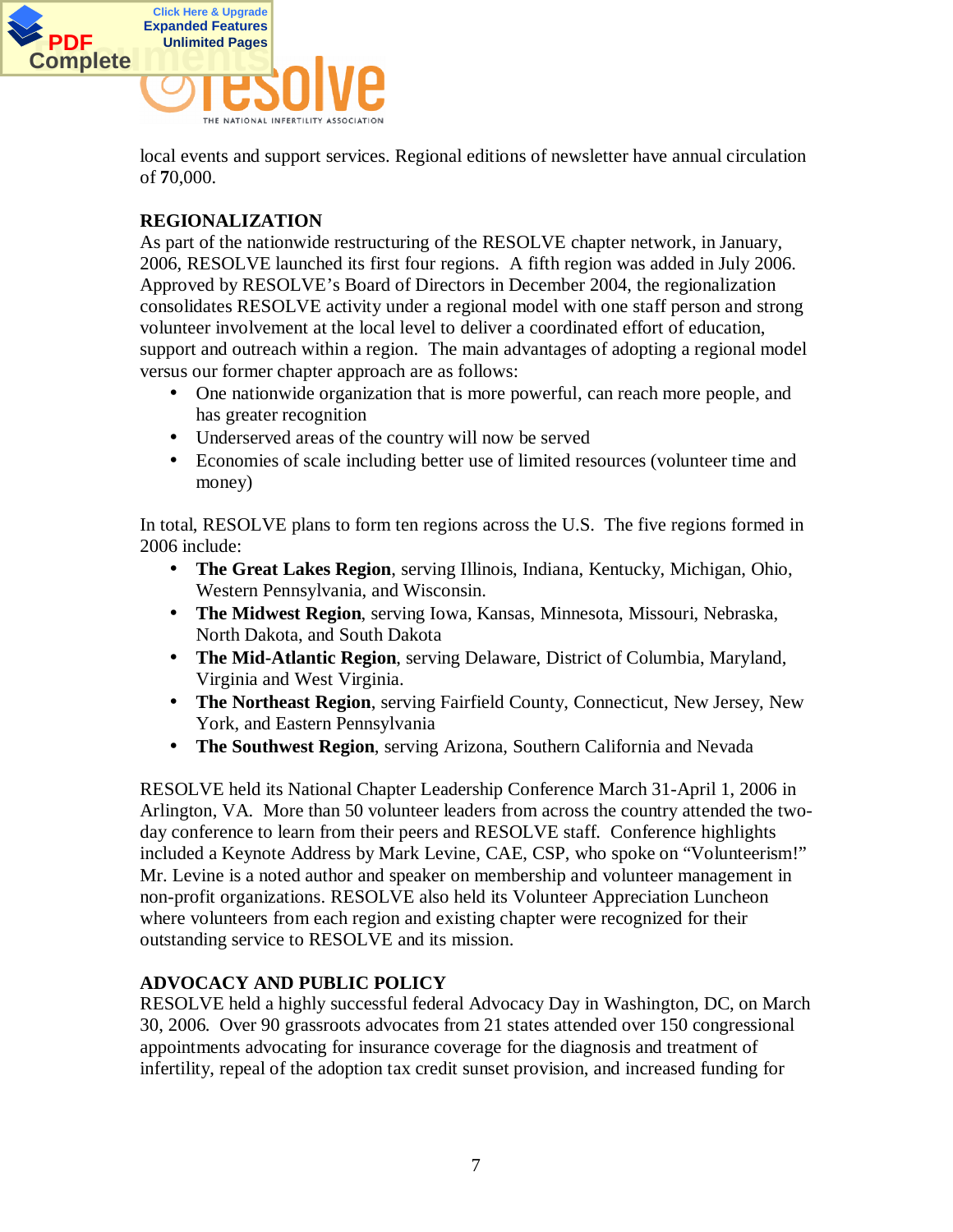

the National Institutes of Health (NIH). Additional advocacy activities during the year included:

- Nearly 1,800 letters from RESOLVE constituents were delivered to U.S. Representatives in March, requesting their support of infertility coverage legislation now pending in the House.
- More than 1,000 letters from RESOLVE supporters were sent to State Representatives asking for support of infertility coverage legislation in their legislatures and identifying legislative champions in states that now do not require coverage of infertility treatment.
- More than 400 letters were sent from RESOLVE members to U.S. Senators urging them to oppose the Enzi bill, a bill that would have allowed health plans to eliminate state health care mandated coverage, including infertility diagnosis and treatment. The bill was defeated in the Senate.
- More than 1,200 letters, hundreds of phone calls and dozens of visits were directed to members of the Massachusetts House and Senate to ensure that the state's efforts to address the needs of the uninsured did not eliminate mandated coverage for infertility diagnosis and treatment. RESOLVE's efforts have been credited with preserving such coverage in legislation enacted to create new policies for those without insurance.
- RESOLVE worked with the members of the U.S. Senate Committee on Appropriations to approve language that would strengthen public education on infertility emanating from the Centers for Disease Control and Prevention and preserve funding for the *National Children¶s Study* being undertaken by the National Institute for Child Health and Human Development (NICHD).
- RESOLVE was involved in efforts to rebuff legislative proposals in Kentucky and Louisiana that would restrict egg donation in those states.
- RESOLVE was active in efforts to achieve approval of expanded Stem Cell Research legislation in the U.S. Senate as part of the Coalition for the Advancement of Medical Research.
- RESOLVE was a member of the National Health Council

## **PUBLIC AWARENESS**

## **First Response Conception Council**

RESOLVE became a founding member of Church and Dwight Co., Inc.'s. First Response Conception Council, a group of specialists in women's reproductive health who have come together to launch a national education initiative to better prepare women for pregnancy and foster a greater understanding of reproductive and women's health issues. In addition to RESOLVE, the Conception Council includes founding members from the March of Dimes in addition to experts Mary Jane Minkin, MD and Alice Domar, PhD.

## **National Infertility Awareness Week® (NIAW)**

Recognized annually for 17 years, with nationwide events, NIAW informs the public about the medical and emotional issues faced by the 7.3 million Americans with infertility and highlights family building options.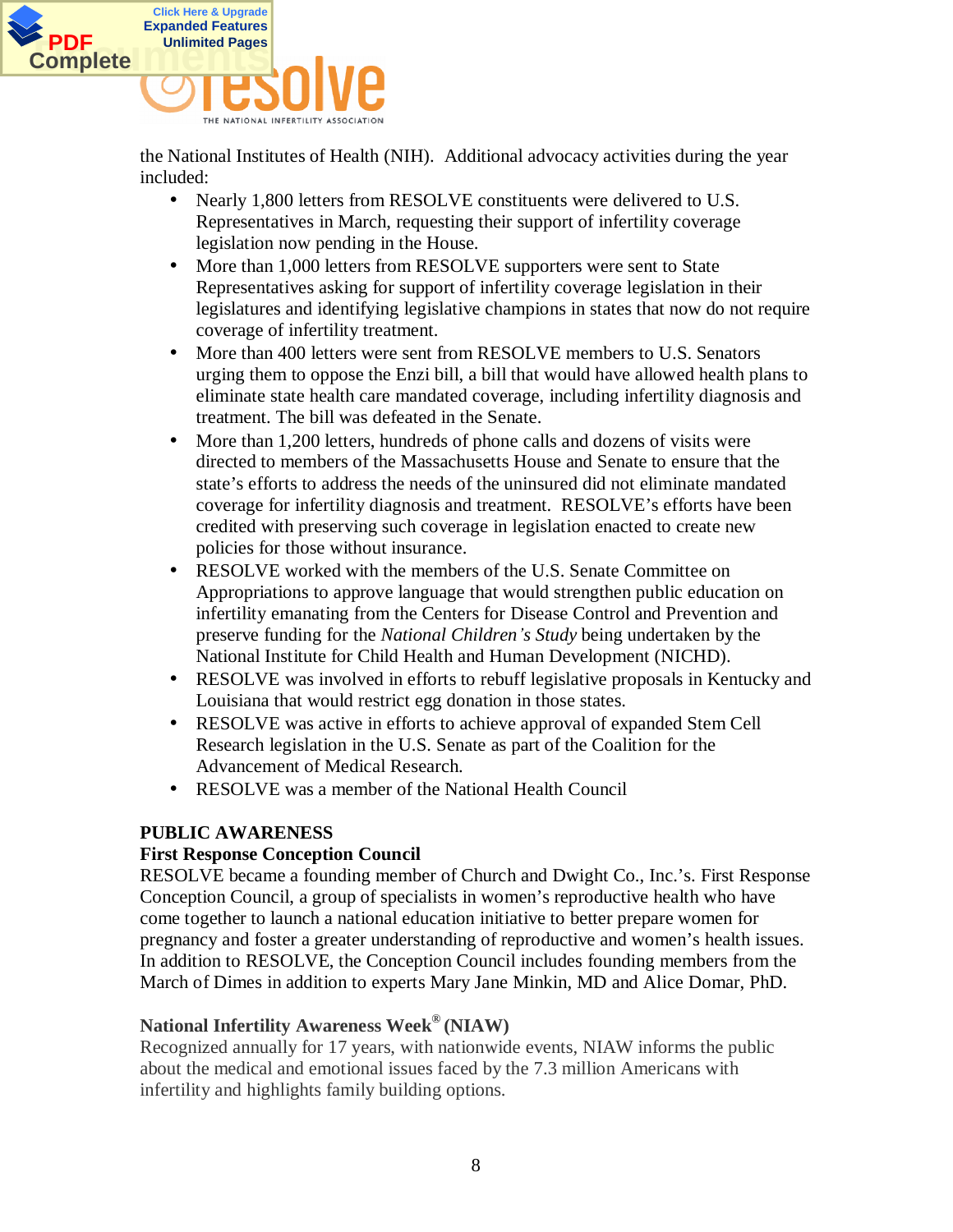

## **National Survey of Employers**

To learn more about the factors behind an employer's decision whether or not to cover infertility treatment as part of a health benefits plan, RESOLVE commissioned a survey of more than 900 employers. The survey, conducted by Mercer Health and Benefits, with sponsorship support from Organon USA Inc., finds that employers covering infertility treatment experience no significant increase in medical coverage costs. For more on the survey, visit resolve.org, click on "learn" and then "insurance coverage."

#### **National Committee for the Oversight of Assisted Reproductive Technologies**

RESOLVE chaired the National Committee for the Oversight of Assisted Reproductive Technologies (NCOART) in 2006. The Coalition addresses a wide range of issues affecting reproductive health and infertility, and includes several professional stakeholder groups and representatives from the U.S. Food and Drug Administration (FDA), Centers for Disease Control and Prevention (CDC) and the National Institutes of Health (NIH). The Coalition was created by the Society for Assisted Reproductive Technology (SART) in partnership with RESOLVE several years ago.

## **PROFESSIONAL OUTREACH**

## **ACOG, AWHONN and ASRM**

RESOLVE exhibited at three major trade shows/industry conferences in 2006: American College of Obstetrics and Gynecology (ACOG), the Association of Women's Health, Obstetric and Neonatal Nurses (AWHONN), and the American Society of Reproductive Medicine (ASRM). Collectively, RESOLVE reached over 1,000 doctors, nurses, and mental health professionals with direct information about RESOLVE and its services. RESOLVE's presence at ACOG and AWHONN was the result of a grant from Serono, Inc.

#### **Nurse Advisory Council**

In 2006 RESOLVE formed a Nurse Advisory Council, composed of 17 nurses from across the country in the field of reproductive endocrinology/infertility. The Nurse Advisory Council met at RESOLVE headquarters in November as a result of a grant from Ferring Pharmaceuticals. The Council was formed to provide professional advice and counsel to RESOLVE staff and Board and to promote RESOLVE to their colleagues. Along with the Council, RESOLVE launched its Nurse Liaison program. The Nurse Liaison program identifies nurses at infertility clinics as well as Ob/Gyn practices who are knowledgeable about RESOLVE, its programs and services, and works to promote RESOLVE's mission to patients.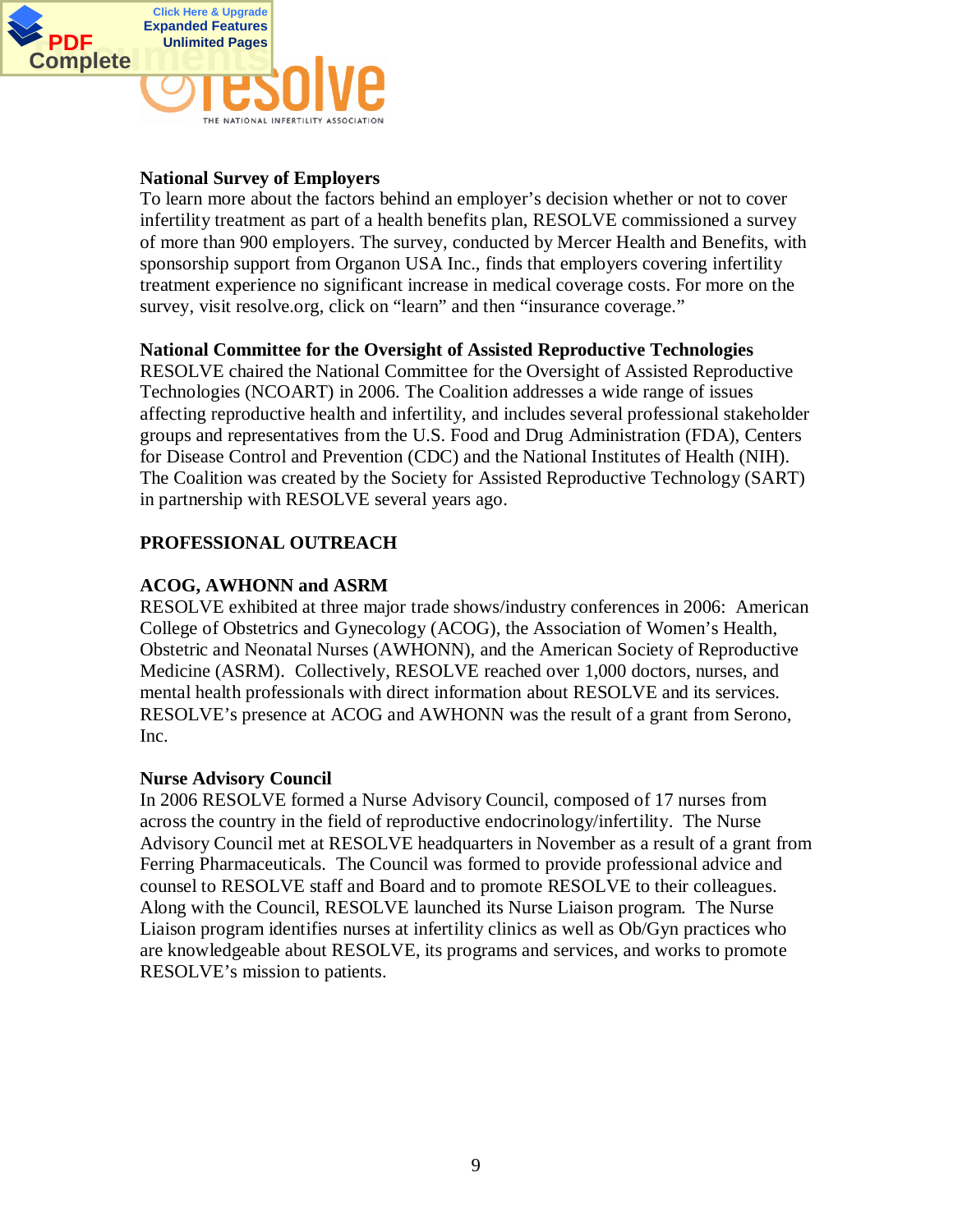

# **FUNDING AND FINANCIAL OVERVIEW**

RESOLVE's Night of Hope gala was held on June 7, 2006, at Liberty House, Liberty State Park in New Jersey. The event, previously hosted by the RESOLVE of New Jersey chapter, had net revenue of over \$30,000. RESOLVE headquarters and the Mid-Atlantic Region of RESOLVE hosted a fundraising event at the Virginia Gold Cup races on May 6, 2006. Over \$19,000 in net revenue was raised from this event. Two private fundraising events were held in 2006: Cindy Margolis raised over \$25,000 from individual donors at an event for her children in Los Angeles, CA; and Board member Lee Collins and long-time supporters Amy Davis and Frank Dunau hosted a house party in Boston, MA, which raised over \$16,000 from individual donors.

RESOLVE's fiscal year is January-December. RESOLVE received a satisfactory review with no material problems to report in its audit. Revenues totaled \$2,009,373 against expenses of \$1,918,633 for the period January 1, 2006 through December 31, 2006.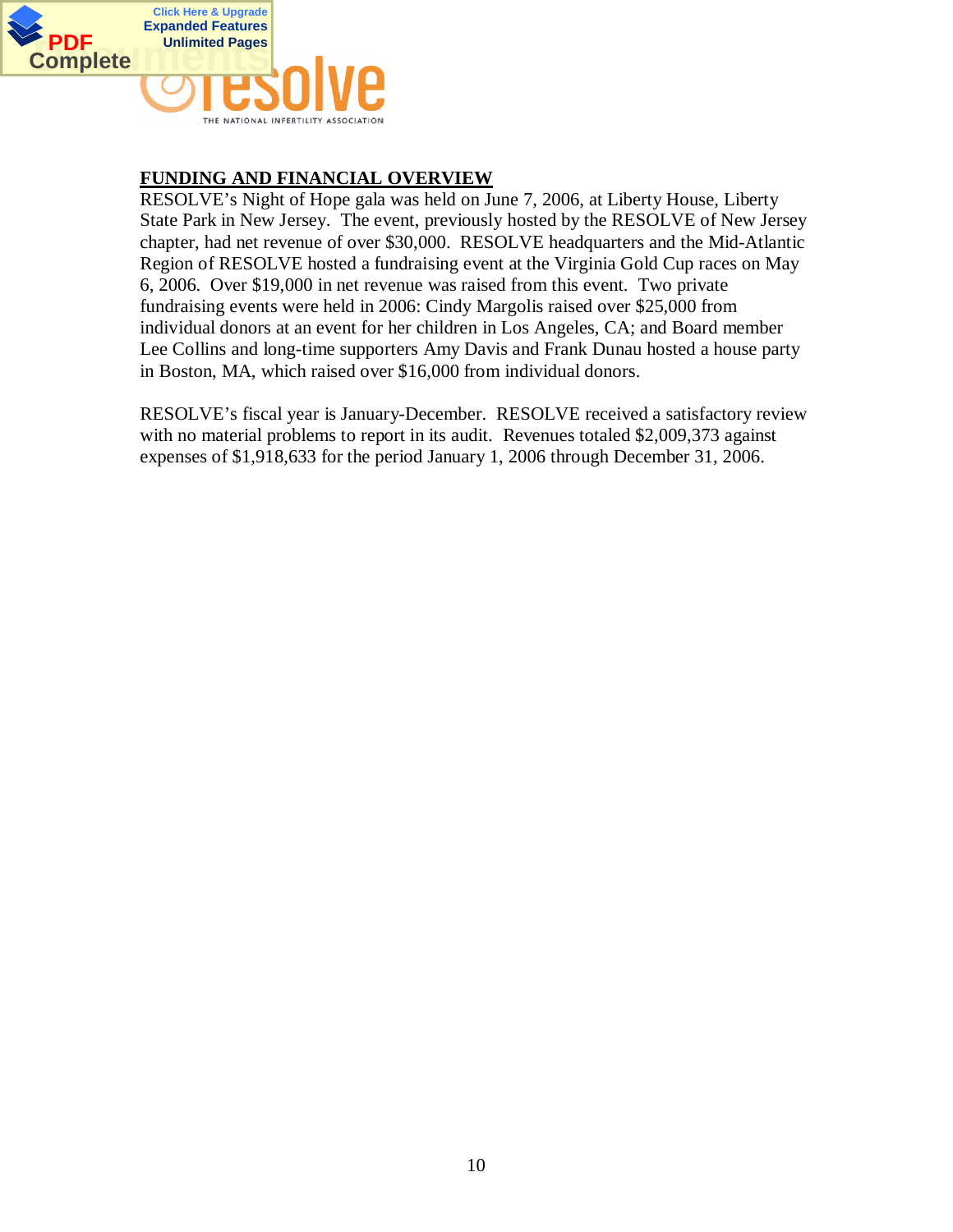

#### **RESOLVE STAFF, BOARD OF DIRECTORS AND ADVISORY COUNCILS**

#### **RESOLVE Staff**

Joseph C. Isaacs, CAE, President and CEO Anna Bell, Regional Operations Manager, Southwest Margaret Berardelli, Regional Operations Manager, Mid-Atlantic Mia Chisholm, Director of Finance and Administration Barbara Collura, Director of Chapter and Constituent Services Rebecca Flick, Marketing and Membership Manager Dawn Gannon, Regional Operations Manager, Northeast Heather Gasser, Administrative Assistant, Northeast Region Julie Greenstein, Director of Government Relations Lisa Houts, Regional Operations Manager, Midwest Jennifer Jones, Director of Development Tracy Kaylie, Marketing and Development Manager, Northeast Region Karen Moore, Director of Medical Information and Professional Relations Guyanna Shank, Executive Assistant Devan Tucker, Business Operations Associate

#### **RESOLVE Board of Directors**

Leigh Boston, Chair Alpharetta, GA

Michael Alper, MD, Vice Chair Waltham, MA

Vicki Baldwin, MEd, MBA, Immediate Past Chair Darien, CT

Susan B. Slotnick, Secretary Short Hills, NJ

Dwight P. Ryan, Treasurer White Plains, NY

Linda Hammer Burns, PhD Minneapolis, MN

Lee Rubin Collins, JD Natick, MA

Karen Dolan Redding, CT

Michelle Fryatt, CPA Las Vegas, NV

Mary Moritz Fusillo, RN, BSN Houston, TX

Bonny M. Gilbert, JD Brookline, MA

Theodore H. Johnson, MD New Britain, CT

Bob Lederer South Chatham, MA

Steven Spandorfer, MD New York, NY

Nancy Turett New York, NY

Peter J. Wiernicki, Esq Washington, DC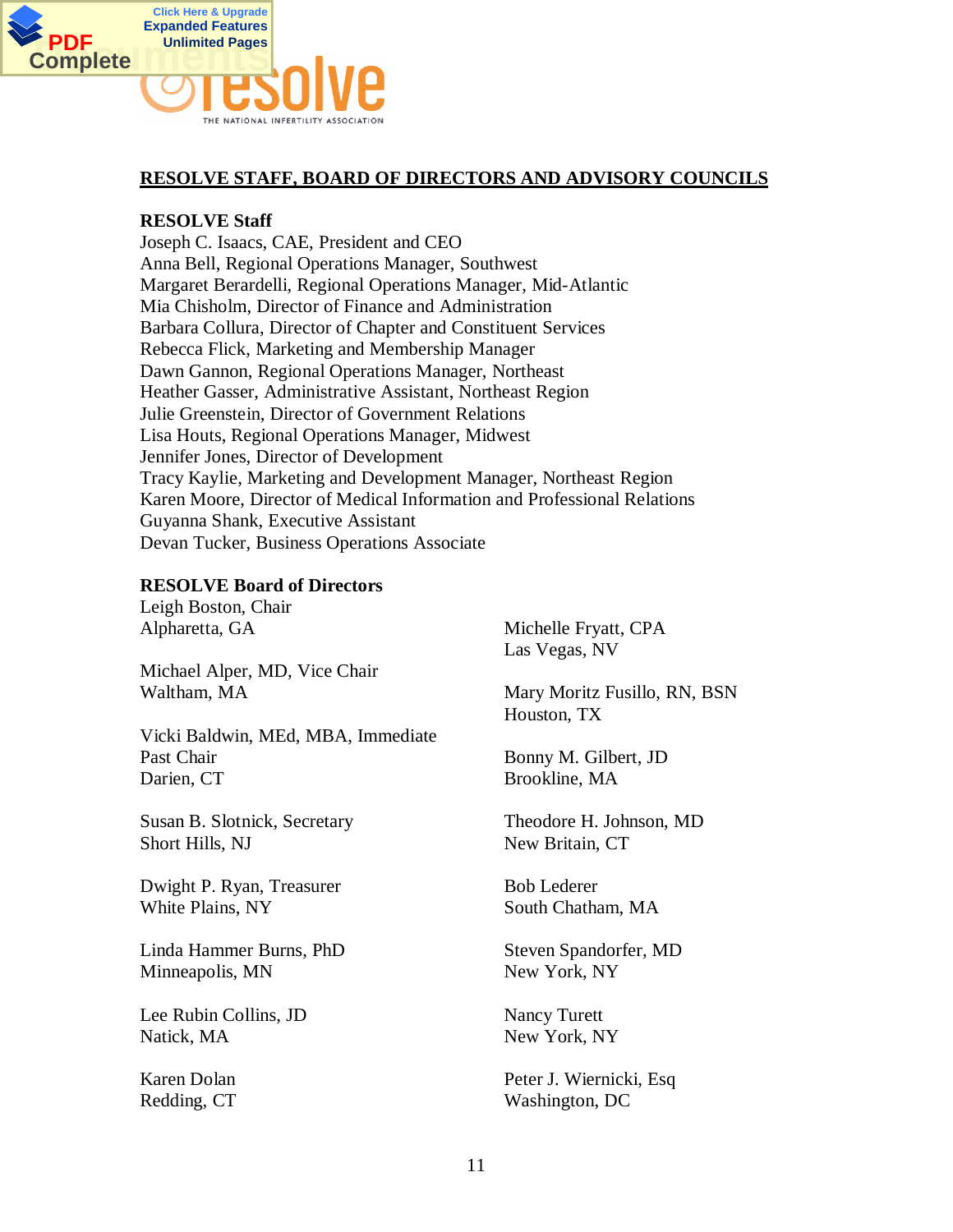

## **RESOLVE Advisory Councils**

RESOLVE Advisory Councils, comprised of clinical leaders in the field of infertility, assist the organization in staying abreast of the latest issues and trends in the field.

#### **Physician Advisory Council**

G. David Adamson, MD Marcelle Cedars,MD Frances Ginsburgh, MD Linda Giudice, MD, PhD Bradford Kolb, MD Larry Lipshultz, MD Charles E. Miller, MD Santiago Munne, PhD

#### **Mental Health Advisory Council**

Linda Applegarth, EdD Kris Bevilacqua, PhD Alice D. Domar, PhD Madeline Feingold, PhD

#### **Nurse Advisory Council**

Melanie Acosta, RN Patty Alden, RN Jennifer Dempsey, RN Dawn Duncan, RN Sharon Freiman, RN Karyn Gotthardt, RN Laura H. Greenberg, RN Ruthie Gruen, RN Kathryn Hill, MS, WHCNP Jackie Korn, RN

Harris M. Nagler, MD Steven Ory, MD Zev Rosenwaks, MD Joe Leigh Simpson, MD Michael R. Soules, MD Steven D. Spandorfer, MD Robert Stillman, MD

Peggy Orlin, MS, MFT Claudia Pascale, PhD William D. Petok, PhD, PA Jan Elman Stout, PsyD

Carol Lesser, RN JoAnne Libraro, RN Gina Matties, RN Catherine McBreen, RN Mirrin Reagan, RN Sheila Scharnowski, RNC Sue Schneider, RN Cyndi Hill Tagg, RN Marge Vogt, RN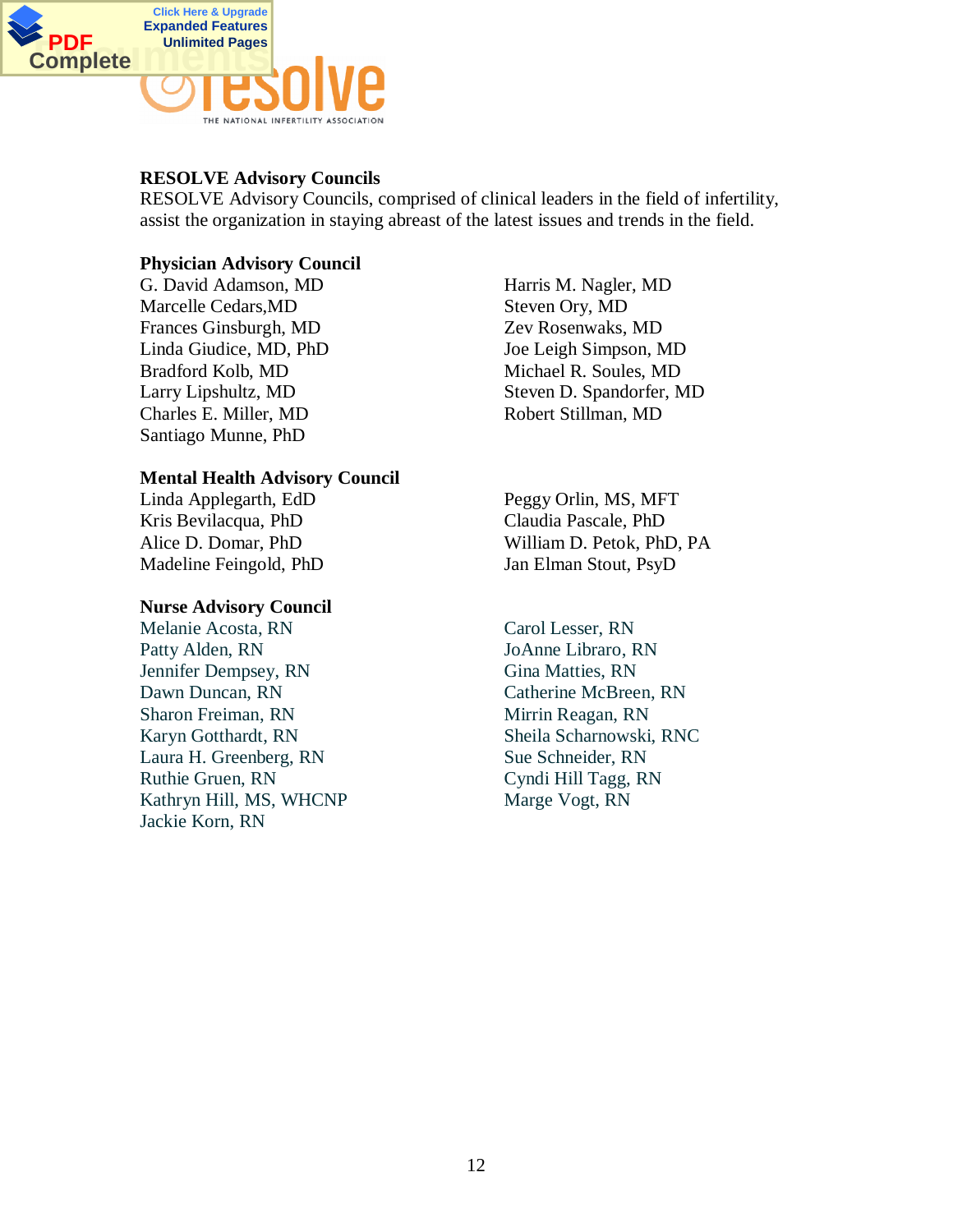

#### **2006 MAJOR DONORS**

Jessa Vartan Abubin Ellen Atanasoski Nicole Avant Ms. Vicki Lynn Baldwin Jenny Bond Xenia Boone Mrs. Leigh H Boston Foundatio Brans Dr. Maria Bustillo Terri Butler Marcelle I. Cedars Tara & Anthony Coniglio Wendy Conrad Amy Davis Patricia Engel Diana England Mrs. Michelle Fryatt

Mark Gastineau Mary Beth Grady Marni Grossman Mr. Jeff Hamond Dr. Christopher Huang Grady Hughes Eric M. Isselbacher Theodore H. Johnson Roger B. Kafker Linda Katz Carol Langer Cynthia Lavenson Bob Lederer Larry I. Lipshultz Alysmi Marmur Patricia M. McShane Katherine Milin Dr. Theodore C Nagel

Emily Naunheim Dr. Lawrence M. Nelson Deborah Pasculano Marcie Paul Kara Peters Kurt Rappaport Ms. Shauna Reynolds Jim Rome Mr. Dwight P. Ryan Caroline S. Ryan Elizabeth Salem Pat Sapinsley Sue Slotnick Foundatio Starkman Mrs. Nancy M. Turett Alexandre von Furstenberg Casey Wasserman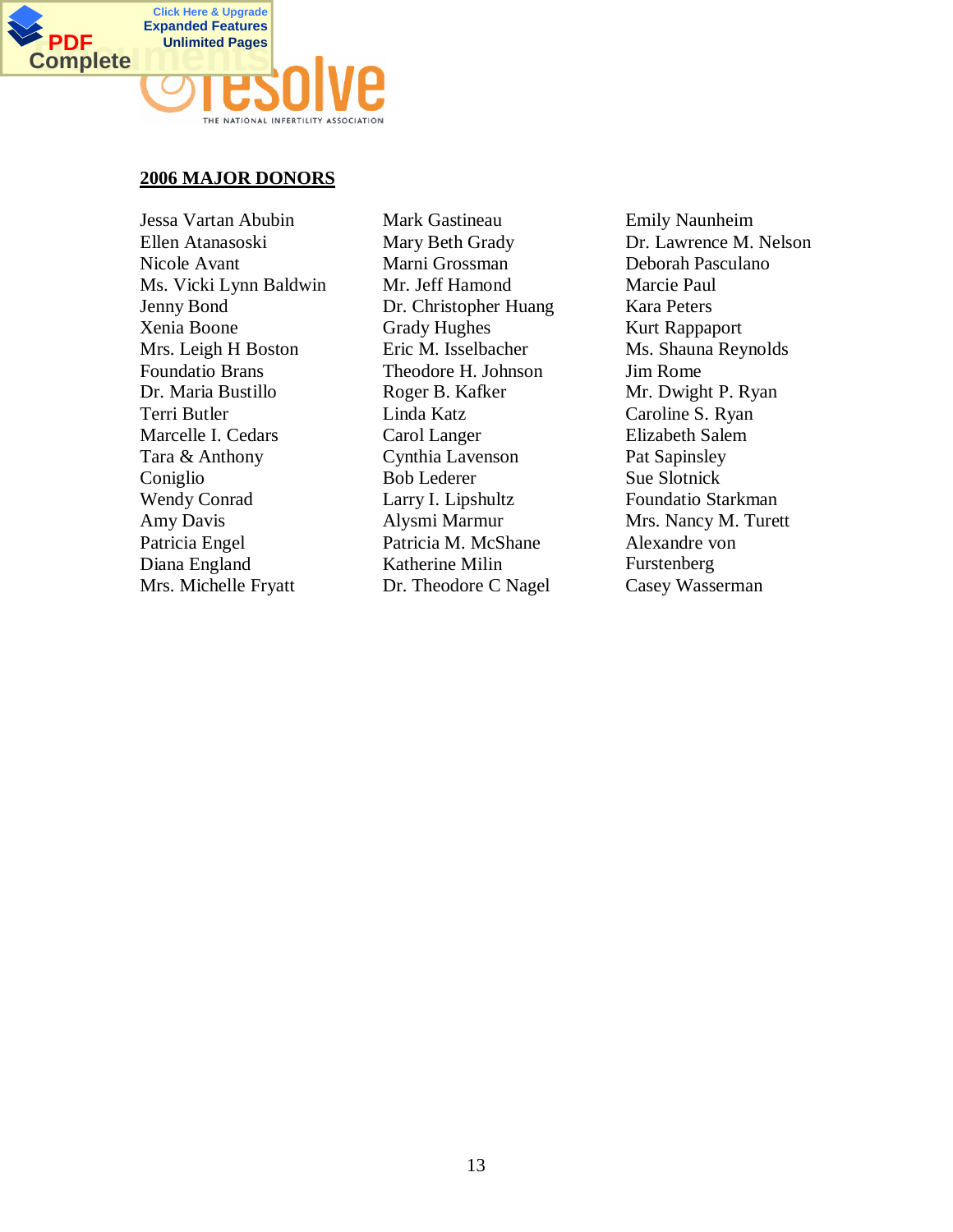

# **HOW YOU CAN HELP**

#### **Tax-Deductible Donations Are Gratefully Accepted**

To continue its good work, RESOLVE depends on charitable support from individuals and corporations. You can support RESOLVE's efforts to provide compassionate support, education, research and advocacy on behalf of infertile women and men by making a tax-deductible gift either:

- Online at resolve.org and clicking on the *"Donate"* link, or
- By mail at RESOLVE: The National Infertility Association 8405 Greeensboro Drive, Suite 800 McLean, VA 22102-5120.

There are other ways to support RESOLVE: through membership, as a volunteer, and by spreading the word about the good work RESOLVE does. After all, 1 in 8 couples suffer from infertility—chances are that you know someone who does.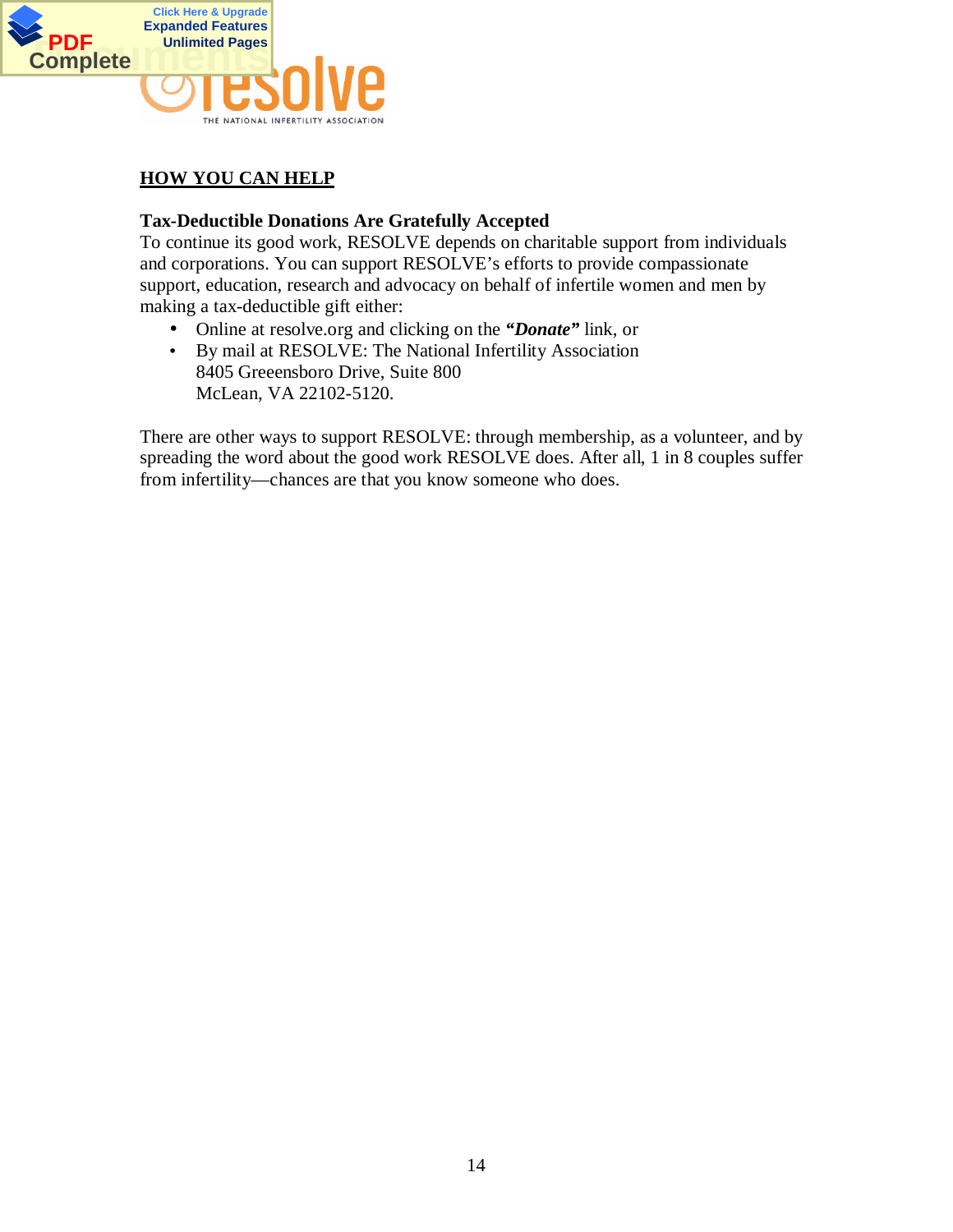

# **APPENDIX**

# **Statement of Financial Position December 31, 2006**

| Assets<br>Cash and cash equivalents<br>Accounts receivable<br>Note receivable, net<br><b>Prepaid Expenses</b><br>Other Assets<br>Property and equipment, net | \$230,556<br>70,651<br>12,552<br>21,955<br>4,875<br>25,519 |
|--------------------------------------------------------------------------------------------------------------------------------------------------------------|------------------------------------------------------------|
| <b>Total Assets</b>                                                                                                                                          | \$366,108                                                  |
| Liabilities and Net Assets<br>Liabilities                                                                                                                    |                                                            |
| Accounts payable and accrued<br>expenses                                                                                                                     | \$280,246                                                  |
| Deferred membership dues                                                                                                                                     | 91,211                                                     |
| Deferred rent<br>Note payable                                                                                                                                | 1,418<br>60,000                                            |
|                                                                                                                                                              |                                                            |
| <b>Total Liabilities</b>                                                                                                                                     | 432,875                                                    |
| <b>Net Assets</b><br>Unrestricted deficit                                                                                                                    | (66, 767)                                                  |
| Total net assets                                                                                                                                             | (66, 767)                                                  |
| Total liabilities and net assets                                                                                                                             | \$366,108                                                  |